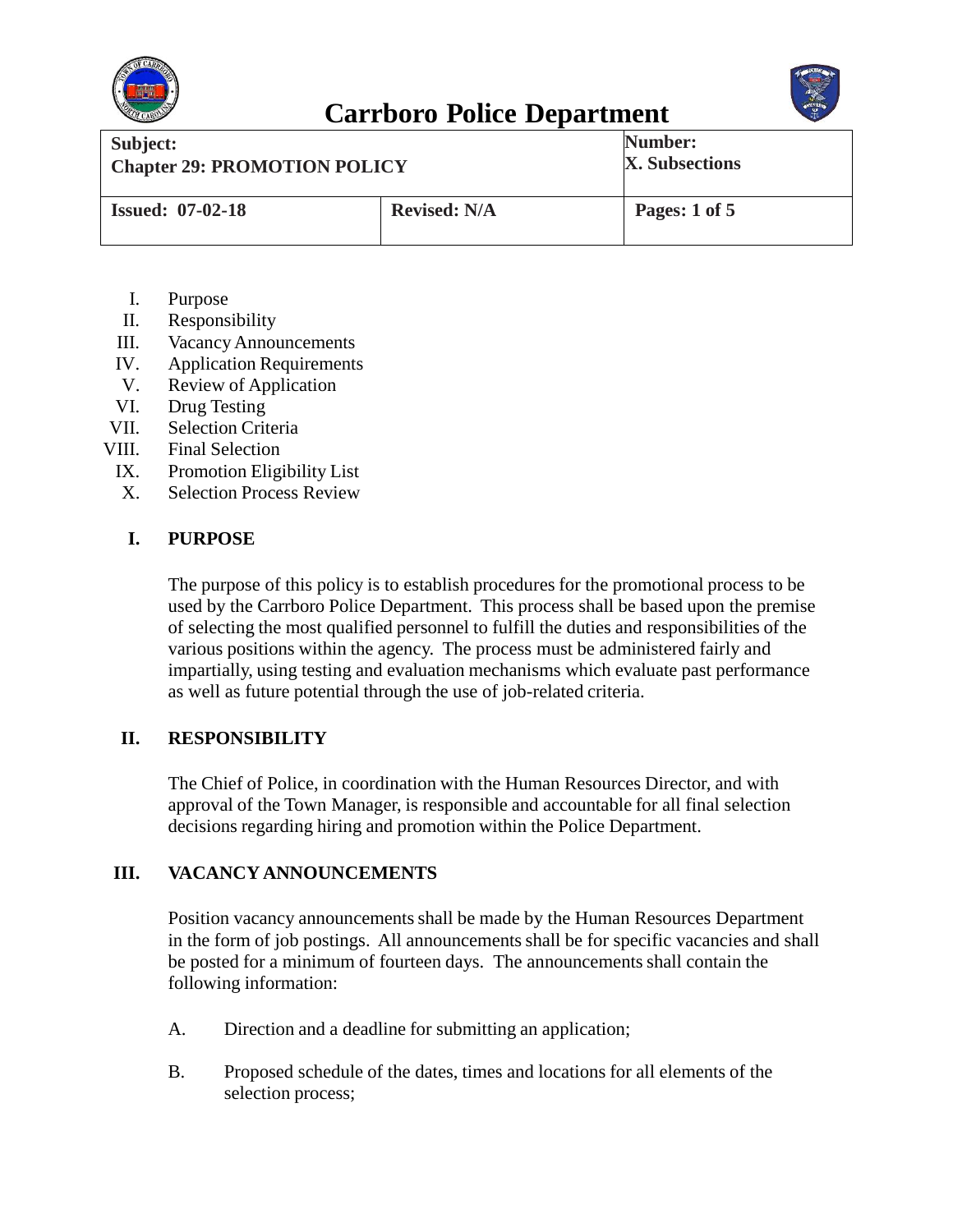



| Subject:                            |                     | Number:               |
|-------------------------------------|---------------------|-----------------------|
| <b>Chapter 29: PROMOTION POLICY</b> |                     | <b>X.</b> Subsections |
| <b>Issued: 07-02-18</b>             | <b>Revised: N/A</b> | Pages: 2 of 5         |

- C. An updated position description of the vacant position, including a written description of the essential job functions of the position;
- D. Minimum qualifications required for the position;
- E. Any additional qualifications desired for the position;
- F. Preferred experience, training and education; and
- G. The criteria to be used for selection.

## **IV. APPLICATION REQUIREMENTS**

Applicants for any position within the Police Department shall submit the following:

- A. A completed Town of Carrboro Application for Employment;
- B. Documentation of the candidate's formal educational achievements, including transcripts or diplomas and any other awards or honors received;
- C. Documentation of all law enforcement specific training claimed by the applicant. Copies of training certificates or a validated list of law enforcement specific training may be submitted; and
- D. Documentation of any other training the applicant feels may enhance his qualifications for the vacancy sought.
- E. Internal candidates must have been employed by the Department for one full year before they shall be considered eligible for promotion.

The applicant is responsible for submission of all information to be considered and for the accuracy and completeness of that information.

### **V. REVIEW OF APPLICATION**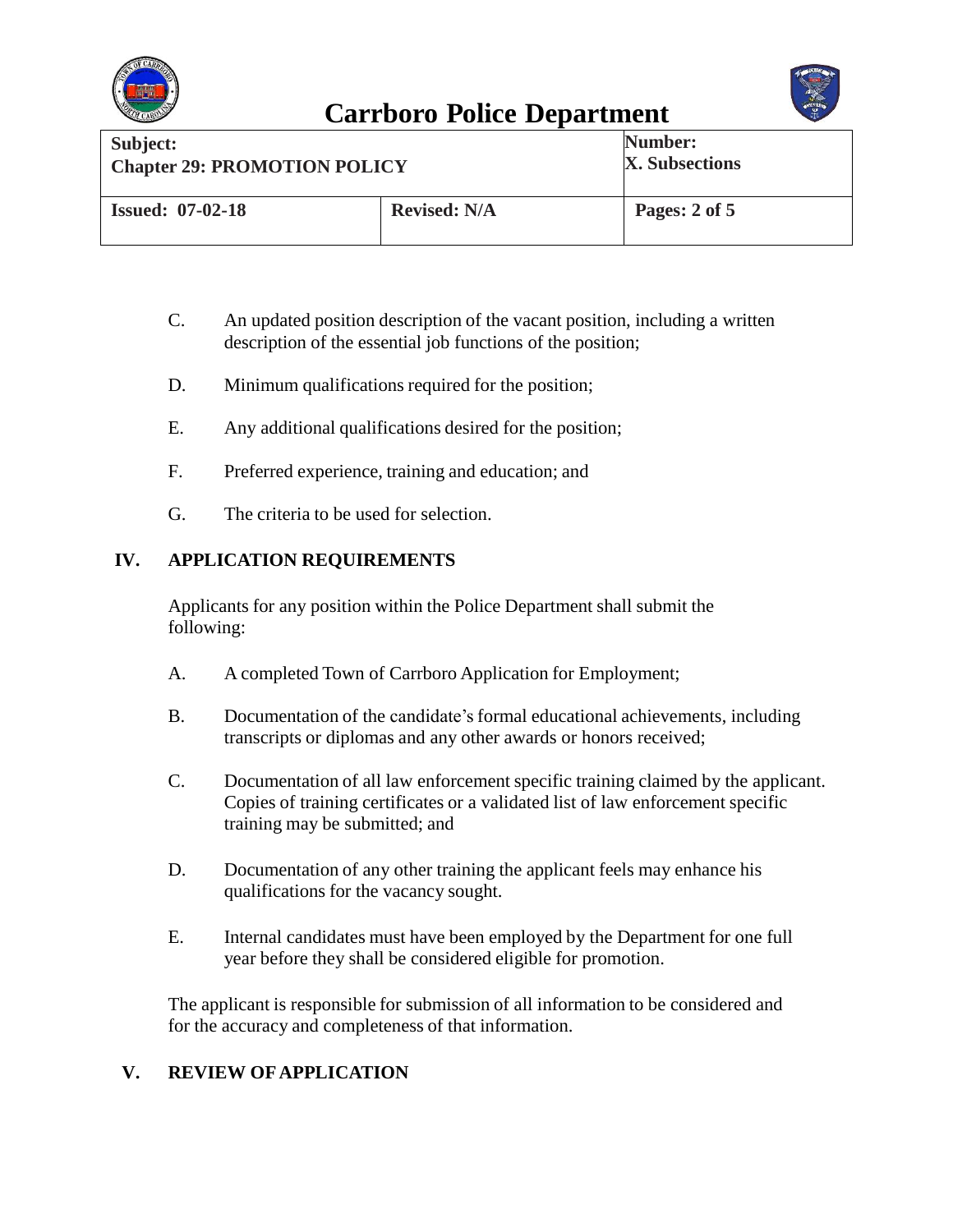



| Subject:                            |                     | Number:               |
|-------------------------------------|---------------------|-----------------------|
| <b>Chapter 29: PROMOTION POLICY</b> |                     | <b>X.</b> Subsections |
| <b>Issued: 07-02-18</b>             | <b>Revised: N/A</b> | Pages: 3 of 5         |

The Chief of Police or his designee shall review the application package of each applicant along with the applicant's personnel file. All evaluations, counseling, commendations, or disciplinary records shall be noted. A summary sheet listing the qualifications of each candidate shall be prepared and included in the initial application for use in subsequent steps of the promotion process. This summary sheet shall be considered a part of the employee's personnel file, shall not be considered a public record, and shall be accessible only as prescribed by N.C.G.S. 160A-168.

## **VI. DRUG TESTING**

The Chief of Police may require applicants for promotion to submit to drug testing in accordance with the North Carolina Criminal Justice Standards Commission guidelines for employment as a law enforcement officer.

### **VII. SELECTION CRITERIA**

The following criteria shall be considered in all promotional decisions:

A. Assessment Portion – 25%

Written Exercise Leaderless Group Interview by Assessors In-Basket Exercise Role Play Presentation

Possible points for the Assessment Portion shall vary depending upon the number and type of exercises. Each candidate for any particular promotion shall be subject to the same assessment process, including number and type of exercises and number of possible points. The number of points earned by the candidate shall be multiplied by 25%.

B. Education Portion – 25%

| <b>Associate's Degree</b> | 10 points |
|---------------------------|-----------|
| Bachelor's Degree         | 20 points |
| Master's Degree           | 30 points |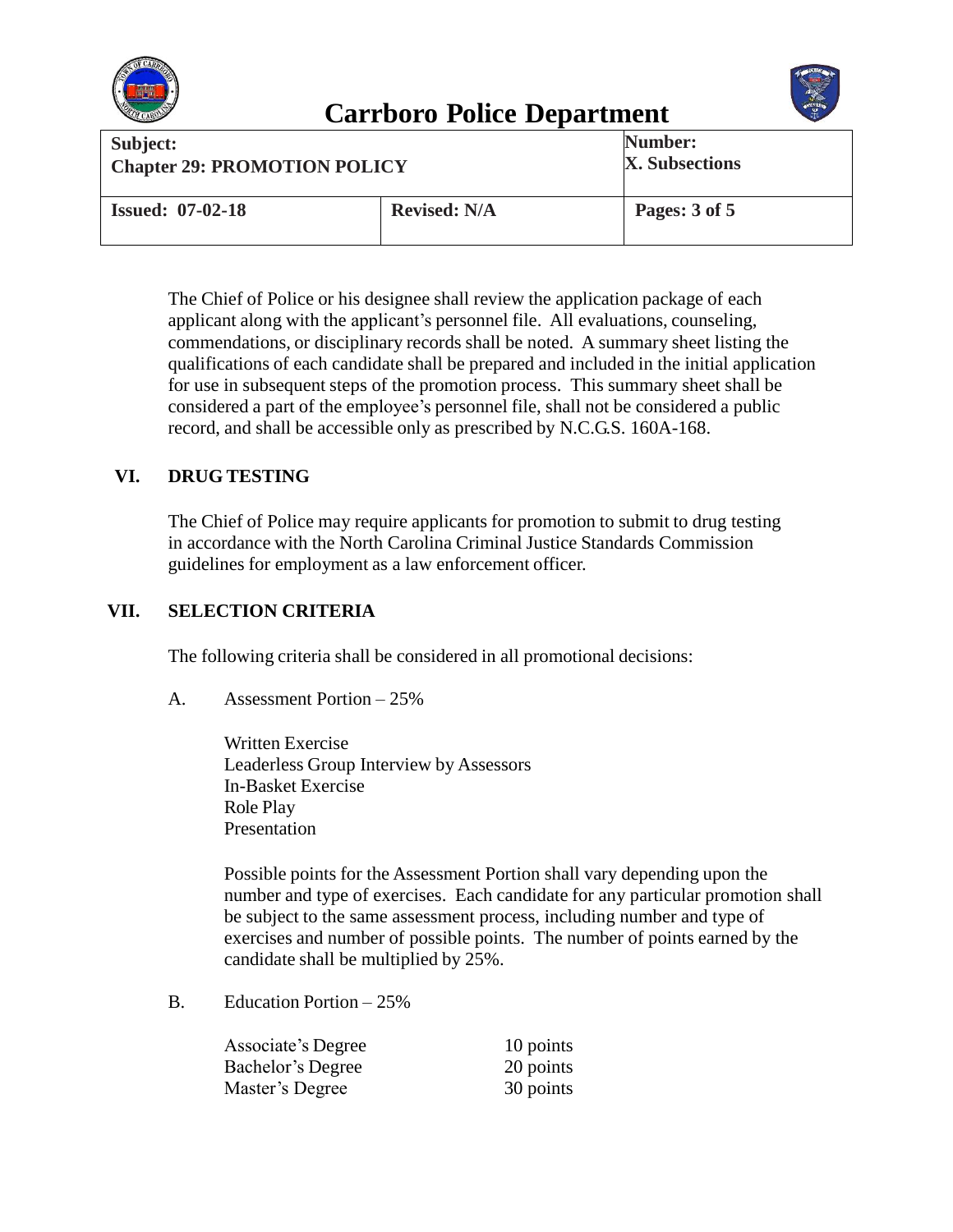



| Subject:                            |                     | Number:        |
|-------------------------------------|---------------------|----------------|
| <b>Chapter 29: PROMOTION POLICY</b> |                     | X. Subsections |
| <b>Issued: 07-02-18</b>             | <b>Revised: N/A</b> | Pages: 4 of 5  |

The number of points earned by the candidate shall be multiplied by 25%.

- C. Training Portion 25%
	- 1. Candidates shall receive one point for every 20 hours of approved training. The total number of points shall be multiplied by 25%. Training hours shall be verified by the Department Training Coordinator and confirmed by administration.
	- 2. Candidates shall receive additional points for an Intermediate Law Enforcement Certificate (5 points) and for an Advanced Law Enforcement Certificate (10 points). However, when a candidate possesses both certificates, he shall receive the 10 point maximum.
- D. Length of Service -- 25%

Candidates shall receive 5 points for each year of service with the Carrboro Police Department. Candidates shall receive 3 points for each year of service (as a sworn officer) with another North Carolina law enforcement agency. Candidates shall receive 1 point for each year of service (as a sworn officer) with an out-of-state law enforcement agency. The number of points earned shall be multiplied by 25%.

- E. Point Deductions
	- 1. If a candidate received a written reprimand within one year of the promotional process, 5 points shall be deducted from his overall score.
	- 2. If a candidate received time off for a disciplinary action within one year of the promotional process, 10 points shall be deducted from his overall score.
	- 3. If a candidate received a disciplinary action that results in a reduction of rank, he shall be ineligible for the promotional process for one year after the judgment has been rendered.